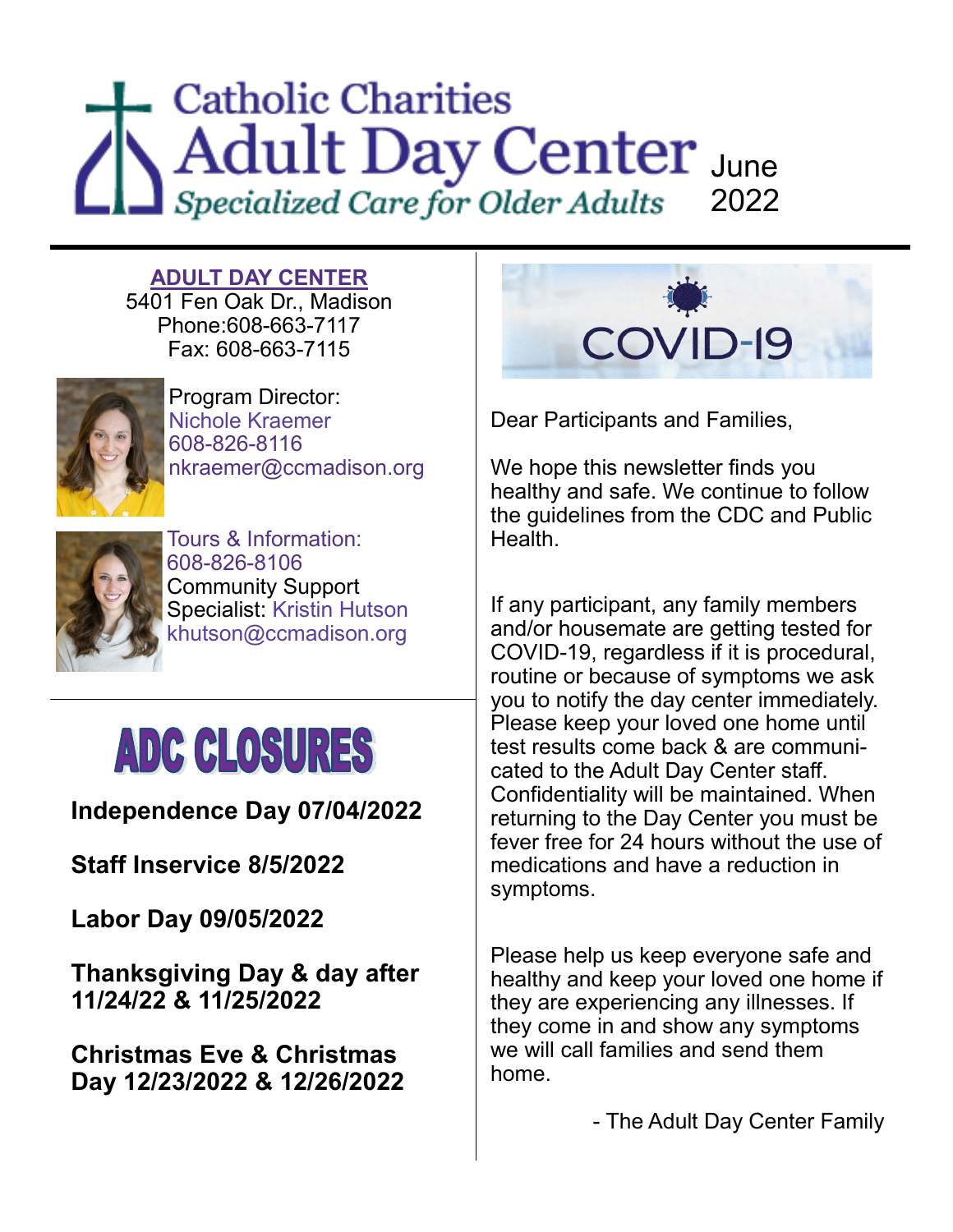#### **Happy Birthday**

**to those celebrating this month** 

6/4 Kerri L 6/8 Cara P 6/9 Annette Mc 6/9 Gerry B 6/13 LaVila "Tudy" 6/13 Pat G 6/14 Khristine K 6/15 Va Y 6/16 Jean B 6/17 James G 6/23 Pat E 6/24 Kym C 6/28 Terry O



**Thank you!** 

A huge thank you to everyone who has donated various items to the day center over the last month.

Monona Monday Morning Quilters Group Rosa F Lori Magilo Hogan Janelle

Another huge thank you goes to our volunteer from the last month!

> UW Madison **Gretta** Deacon Jim Pastor Paul



**The Adult Day Center Staff**

Phone: 608-663-7117 Fax: 608-663-7115 **Program Director: Nichole Kraemer** Direct Line: 826-8116

**Community Support Specialist** (Information, tours, & enrollments) **Kristin Hutson** Direct Line: 826-8106

**Nurse:**  Direct Line: 826-8108

**Recreation Specialist:** McKenzy Endres, Brittany Campbell, Rochelle Dushack and Ashley Differt **608-663-7117 ext. 8121**

**Certified Nursing Assistants:** Chaunte Adams, Amina Srayi and Monica Vasquez **608-663-7117 ext. 8122**

**Kitchen Coordinator**: Terri Ohmen



Gary E Dotty P John E

If you are unable to attend the day center on any given day due to illness or other reasons please notify the day center staff and leave a message with Kristin Hutson 826-8106. Thank you!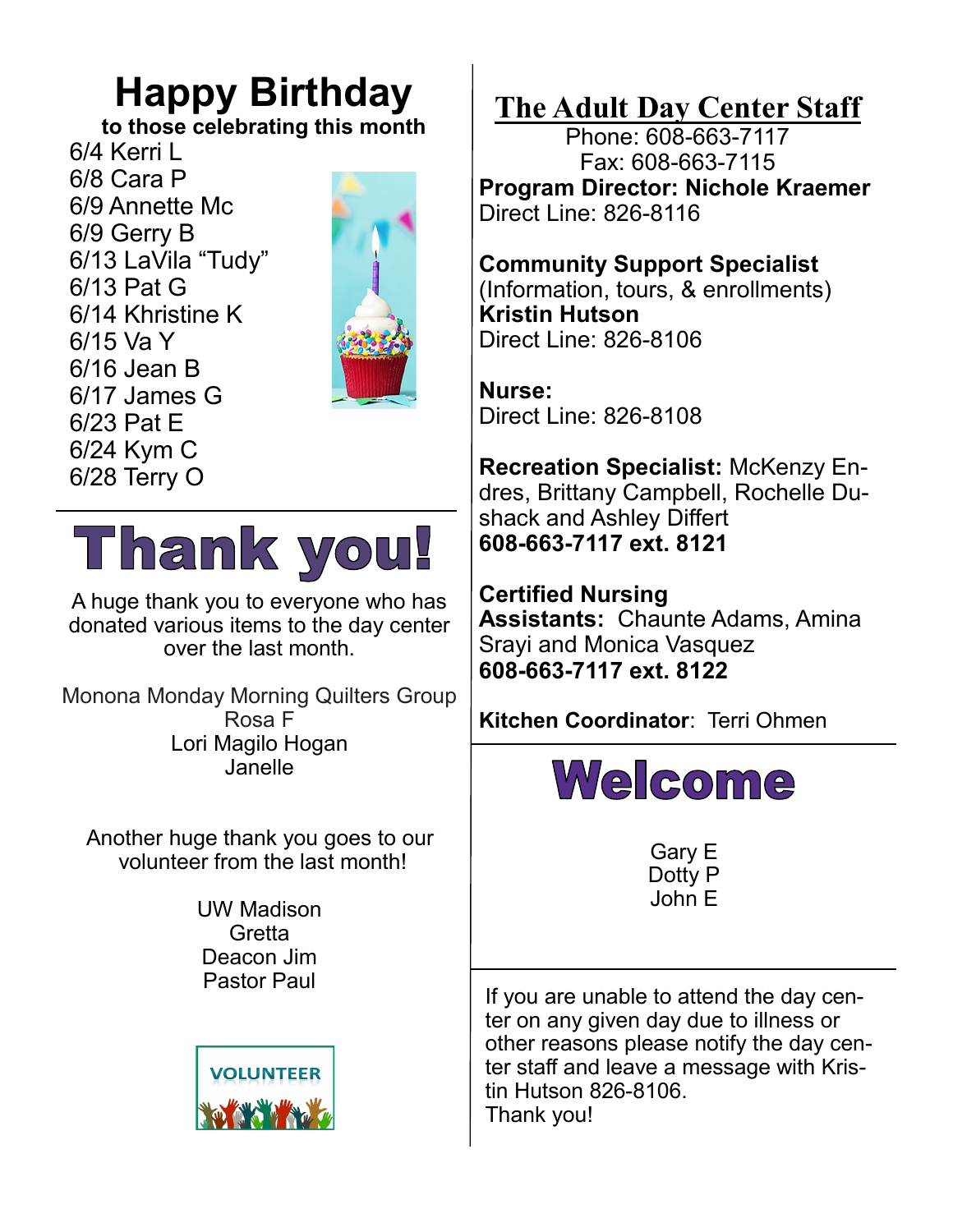## **ADC Pictures**

Day center participants enjoyed the start of outings which took them to Denny's, The Goodman Center, Dunkin Donuts, bowling, coffee shops, Culver's and more. A huge thank you to YWCA, we couldn't do the outings without you! We also have started our outdoor garden and are enjoying watching everything grow. Lastly, we enjoyed entertainment from Patricia Stone and a drum circle with Jim Turk.

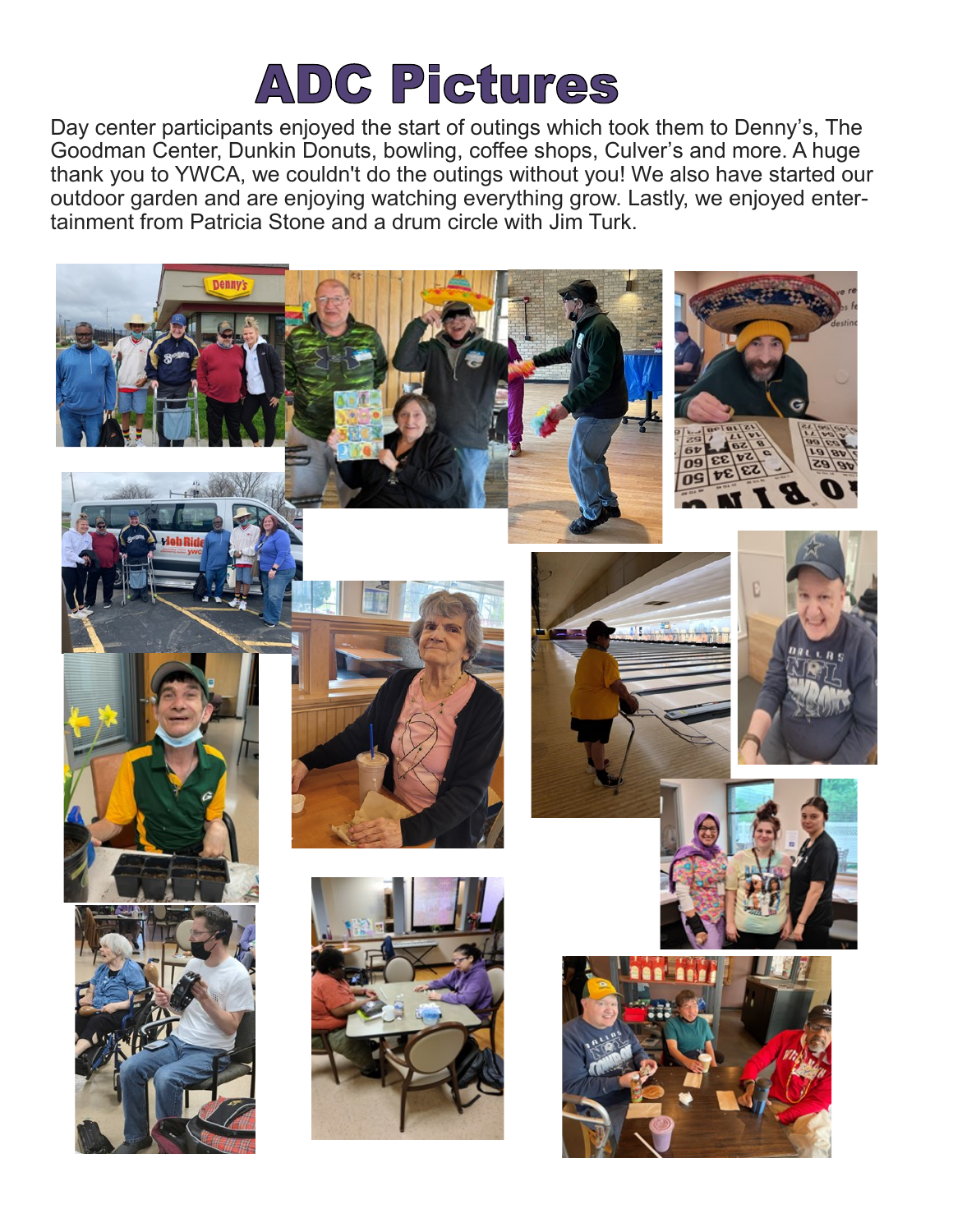## **Kitchen Corner**

Happy June! Another month of abundant assistance in the day center! Participants are setting and clearing the dining tables. Others are washing the tables and sweeping while others are folding laundry.

The garden area has some very ambitious helpers.

There are a couple of participants that rip up bread for our feathered friends.

| <b>Cheers to you!</b> |               |               |
|-----------------------|---------------|---------------|
| Pat V.W.              | Va            | Frank         |
| Linda                 | Rosa          | Jerry         |
| Gerald                | Corey         | Rayn          |
| Cara,                 | Sonia,        | Deb           |
| Vincent               | <b>Brandy</b> | <b>Dottie</b> |
| Cora                  | Kristine K.   | Don           |
| Charlie               | Gabby         |               |

Foods in Season are:

Asparagus

Beans

**Blueberries** 

**Strawberries** 

**Raspberries** 

Peas

**Peppers** Rhubarb



# **Community Outings**

Our community outings are back and we are busier than ever. Outings will now be held with the assistance of YWCA for transportation. A sign up sheet will be provided for each outing and it is up to you which ones you would like to attend. When there is a cost that goes along with the outing each individual will be responsible for their own fee. The Adult Day Center does not cover that cost. Please let the Recreation Specialist know places you would like to go so they can add it to the schedule. We are excited to go back into the community with you! In June some of the places we will be visiting are the VA museum, UW Geology building, the library, Olbrich Gardens and the Fire Station. Remember to sign up in advance!

#### **Lilac poem**

#### **By: Ann B**

Long ago at lilac time my grandma said to me please go and get some lilacs from that pretty tree.

So I went and got some lilacs from that pretty tree and gave them to my grandma who said I am happy now.

We then sat in the kitchen drinking our tea, talking about the beautiful lilacs she just received.

She told me how much

she loves me.

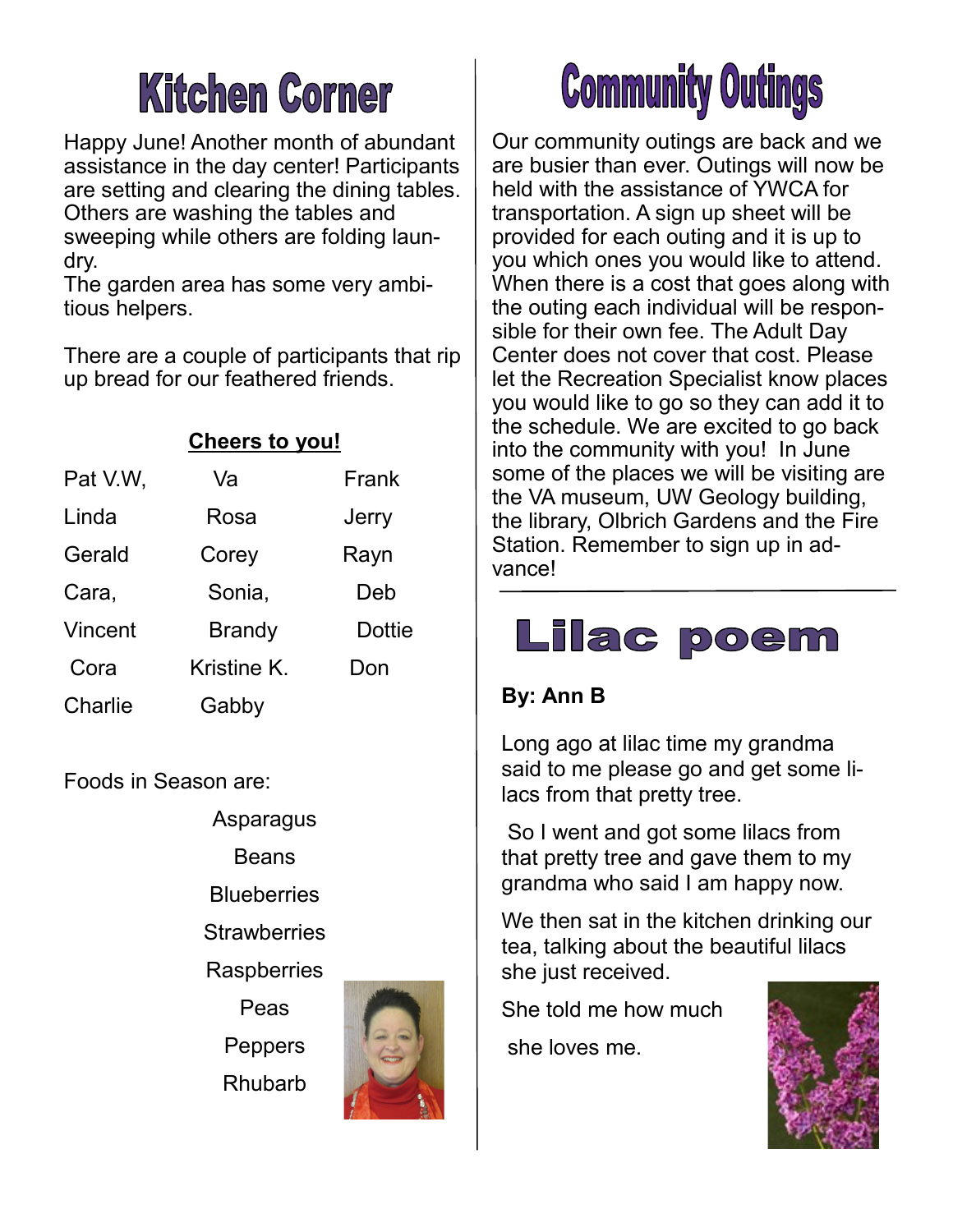# **C.N.A Week**

We are thankful for our C.N.A's on a daily bases but they are celebrated nationally every June. We honor the important care they provide in all facilitates. This year National C.N.A week is celebrated June 16th-22nd.

Nursing assistants have redefined patient care thanks to their wide range of skills and wisdom to offer top-notch care to patients who require it.

With more than 2.5 million nursing assistants helping the elderly, chronologically challenged, and frail patients living in nursing homes, their own homes, and those living in other long-term care settings, the value of these professionals is unquestionable.

- CNA week has a rich history that dates back to World War I.
- The CNA professional field began officially during World War I.
- In 1914, a great need for direct care and treatment services for wounded soldiers arose.

Thank you to our C.N.A's Chaunte, Amina, and Monica. We appreciate all you do for our participants on a daily bases!









Kristin is celebrating her five year anniversary as the Community Support Specialist on June 4th. Kristin is responsible for tours, enrollments, care plan meetings, and participant advocacy. Please congratulate and thank Kristin for all her hard work.



Brittany is celebrating her 1 year anniversary with the day center as a Recreation Specialist on June 17th. Brittany is responsible for facility activities and enriching the days of our participant. Please congratulate and thank Brittany for all she does!



Rochelle is celebrating her 1 year anniversary with the day center on June 21st. Rochelle is responsible for facilitating activities and enriching they days of our participants. Please congratulate and thank Rochelle for all she brings to the team!



Thank you all for what you do on a daily basis. Our team wouldn't be the same without you!